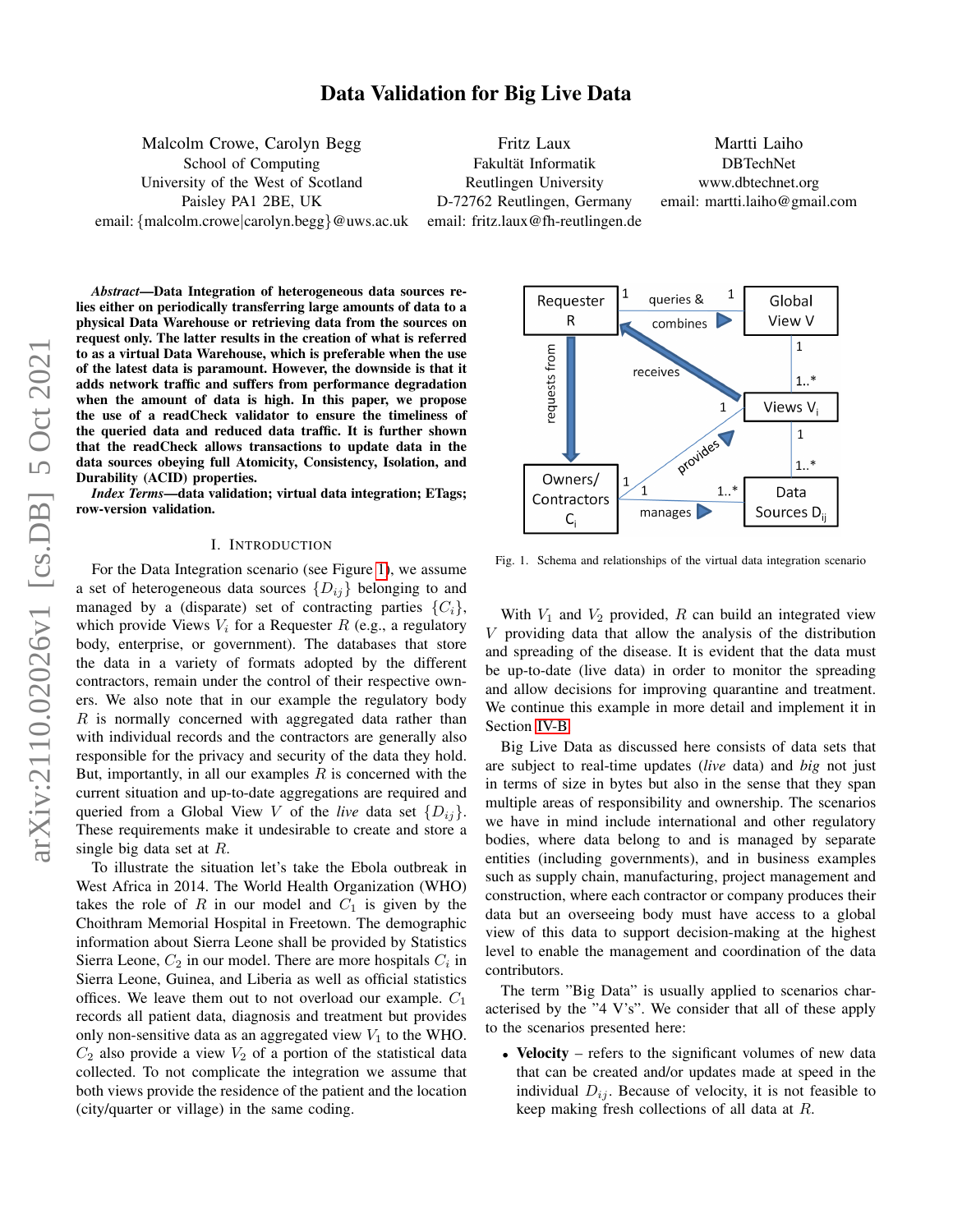- Volume refers to the significant volumes of data held across many separate data sources  $D_{ij}$ , which are required wholly or in part to provide the *live* data for R.
- Variety refers to the range of possible data models (e.g., relational, NoSQL, XML) and data types used by the  $D_{ij}$ . A *live* (on-line access to  $D_{ij}$ ) implementation of V will need to resolve transformation and semantic issues associated with a variety of data types. It is the responsibility of  $C_i$  to provide a consistent View  $V_i$  and it is  $R$ 's task to transform these views into a Global View  $V.$
- Veracity refers to the range in the data quality (from high to lower levels) of the data held in the separate  $D_{ij}$ . The  $C_i$  have a responsibility to ensure the reliability and veracity of their data. A *live* implementation of V should aim for maximum coherency and consistency of the overall data collected, but as a minimum, any data at R should be on consistent results from the  $D_{ij}$  (resp.  $V_i$ ) as at a particular time.

In this paper, we refer to the veracity property as correctness, and apply this concept both for current results, which should be consistent and up to date, and for stored results, which should be a correct snapshot of the state of affairs at the time they were computed. We note that most Big Data implementations have difficulty with correctness if the data is subject to change.

#### *A. Contribution*

In our scenario,  $R$  should also be able to check that the most recent results obtained from the  $C_i$  are still correct, and perform other checks for validation, maybe including supplementary data gathered from other sources. Greater care over data curation, ownership and provenance in such complex scenarios can help to achieve a higher fidelity of data. The present paper proposes the use of a readCheck validator in order to check the timeliness of a query result and reduce the data traffic between the sources and the requester. The same mechanism can be used to implement an optimistic concurrency control mechanism for heterogeneous and geographically distributed data sources. This enables distributed *live* updates to the underlying data sources obeying full Atomicity, Consistency, Isolation, and Durability (ACID) properties.

# *B. Structure of the Paper*

With the following overview of Related Work on data integration the context for our validation concept will be settled. Section [III](#page-2-0) introduces the concepts of Row Version Validation (RVV) and ETags for Web data caching, which are the basis for a generalised data validation. Then, these concepts are combined and applied to query processing for joined and aggregated data over a virtual Data Warehouse (DWH). The technical realisation of the validation mechanism via Representational State Transfer (REST) services is explained in Section [IV](#page-3-0) and applied to general query processing over a virtual DWH. The extended syntax for the global schema design is presented in Subsection [IV-B](#page-5-0) and illustrated with an example. The paper ends with a summary of our findings from the pilot implementation and gives an outlook on ideas for future work.

# II. RELATED WORK

Since the beginning of 1980 many papers on data integration have been published. The research of Inmon [\[1\]](#page-6-0) and Jarke [\[2\]](#page-6-1) concentrated on the DWH approach using Extract-Transform-Load (ETL) techniques [\[3\]](#page-6-2)–[\[6\]](#page-6-3), schema matching [\[7\]](#page-6-4) and integration [\[8\]](#page-6-5), [\[9\]](#page-6-6). Kimbal et al. [\[10\]](#page-6-7) present methods on how to support the whole DWH live-cycle including schema design, ETL methods, and how to implement and deploy such a system. Later, the focus changed to real-time ETL or virtual DWH [\[11\]](#page-6-8), [\[12\]](#page-6-9). Myronovych and Boreisha [\[13\]](#page-6-10) discuss how XML Web Services can be used for the ETL process in the context of Enterprise Information Integration. In their textbook Doan, Halevy, and Ives [\[14\]](#page-6-11) cover comprehensively the different concepts of data integration using conjunctive queries as formal representation.

Since for legal and practical reasons, the use of ETL techniques are not available in our case, the focus will be on how  $R$  can manage to collect correct information using the REST architectural style proposed by Fielding [\[15\]](#page-6-12). This will lead us to consider the use of HyperText Transfer Protocol (HTTP) [\[16\]](#page-6-13) techniques such as ETags [\[17\]](#page-6-14), and how these can relate to database transaction concepts.

In this paper, we turn to the question of data validation. If R has collected the result of a query from the set of contractors, and wishes to publish a report, or take action as a result, how can R check that the data obtained from the contractors are still current?

For performance reasons data is often cached. Usually cached data is only valid during a time defined by a Time-To-Live (TTL) indicator. After that it is considered stale and will be evicted from the cache. Many works on cache management has been published over the years (DBLP reports 477 matches to "cache management"), but most of the propositions are specific to certain architectures (e.g. OLAP [\[18\]](#page-6-15), J2EE [\[19\]](#page-6-16)), require support from the network nodes [\[20\]](#page-6-17) or are optimised for special use cases [\[21\]](#page-6-18). Some require column stores [\[22\]](#page-6-19), a middle tier [\[23\]](#page-6-20), [\[24\]](#page-6-21) or database support [\[25\]](#page-6-22) [\[26\]](#page-7-0). As we do not expect any specific architecture or technology from the data sources, most of these sophisticated caching is not usable for us.

Caching of query results is however desirable to avoid unnecessary network and processing load. This is dealt with today on the Internet by considering validators for cached data. This departure from stateless HTTP is extremely useful in our context because it enables us to set up mechanisms similar to ACID transactions for the extreme cases of distributed data considered here. HTTP offers ETags [\[17\]](#page-6-14) in response to allow caching of results, and ETags can be used for validating a step in a transaction. ETags are very similar to the RVV concept [\[27\]](#page-7-1) or Multi-Version Concurrency Control (MVCC), successfully used in PostgreSQL [\[28\]](#page-7-2), SQL server [\[29\]](#page-7-3), Oracle etc. to provide optimistic execution. In fact the ETag can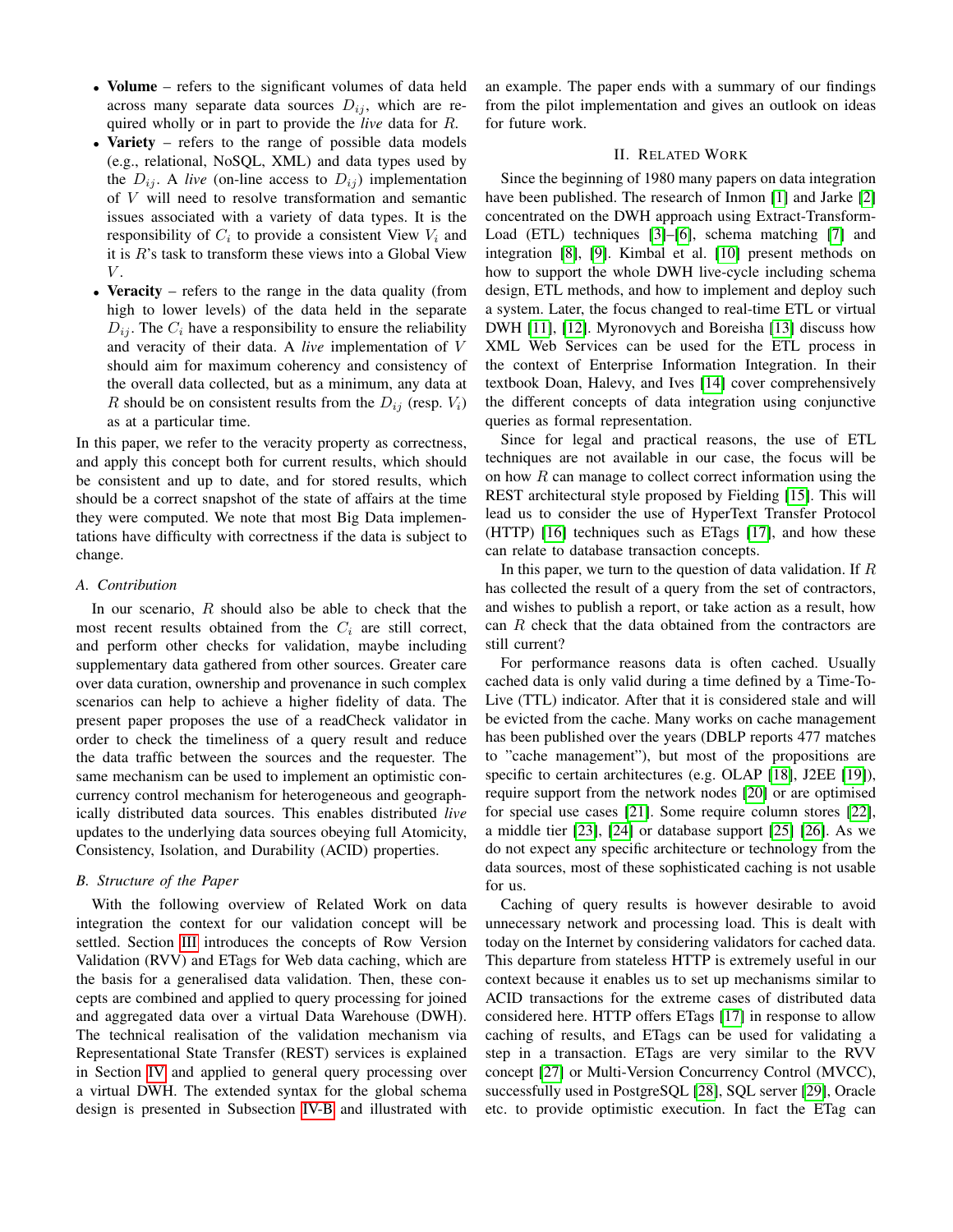coincide with the RVV validator for requests that return only one row of a base table.

Xiong Fengguang and his colleagues [\[30\]](#page-7-4) present a framework for virtual data integration of heterogeneous data sources using XML as interface. Jinqun Wu [\[31\]](#page-7-5) implements the approach using Web services as data adapters. The adapter also provides access to metadata which is helpful for data discovery and query optimization. The implementation uses two caches, one for the metadata and the other for query parsing and result caching. However, it is not explained, how the freshness of data is ensured. As XML tends to be very verbose the performance of the conversion to and from XML is unclear. Naoki Take et al. [\[32\]](#page-7-6) also propose virtual integration for operation support systems. The authors argue to use a mediated relational schema as integration basis. A wrapper maps event data to a virtual table which can be accessed if the necessary parameter is provided in the WHERE-clause. This is similar to our approach, but we prefer the REST style for accessing non-relational resources. The performance results confirm that queries to a virtual integration database are one magnitude slower than to a materialized one. This clearly calls for some caching when using a virtual mediated schema.

#### III. CONCEPTS FOR DATA VALIDATION

<span id="page-2-0"></span>First, we present the ideas of RVV and ETags as basis for our general validation mechanism, called *readCheck*. Second, the readCheck is used to validate the freshness and consistency of queried data and build an optimistic concurrency control protocol on it.

#### <span id="page-2-1"></span>*A. Row-version validation*

The RVV protocol is a type of version control mechanism, which can be used for a form of optimistic concurrency control, alongside or in preference to other versioning measures such as MVCC. The model implementations of RVV in the Laiho/Laux paper [\[27\]](#page-7-1) envisage a sequence generator to ensure uniqueness of RVV values, so that new values of this sequence are added as a special row-version column in base tables on each INSERT or UPDATE. Some Database Management Systems (DBMSs) include row versioning mechanisms that can be used for this. Otherwise the code for doing this is implemented as database triggers on these tables.

Our scenario is a bit different as such a guarantee is hard to provide by the contractors (not all data sources  $D_{ij}$  need to be databases). On the other hand as we will see, if ETags are part of the service offered to  $R$  by the  $C_i$  they can provide a suitable version stamp instead. In an *RVV transaction*, a read-write transaction or "long transaction" consisting of a sequence of read actions followed by some write actions, we should have the following steps:

- 1) The first read action (selection query) also reads and records the version stamp(s). Note: With MVCC or reading from a cache this may already be stale data.
- 2) The version stamp obtained can be optionally used as a validation predicate in later SQL-operations, or included in a precondition. The precondition would only need to

compare the old version stamp with the new one to ensure that the data has not been changed in the meantime. If the version stamp is no longer valid, it is best to start again from the beginning as some of the data being used is already out of date.

- 3) In the same way the RVV predicate is then included in the search condition of the write actions (UPDATE or DELETE) to the database (bypassing the cache if any).
- 4) If no rows are affected in step 3) the transaction failed. This may be because a) the version stamp obtained in step 1 was already outdated (possible with optimistic concurrency control), b) there have been intervening update(s) by concurrent transaction(s), or c) the row has been deleted by a concurrent transaction.

Case 4c) can be detected by a new read action without the RVV predicate in the same transaction. If the result is NOT FOUND then case 4c) is true, otherwise 4a) or 4b) apply. In these cases, it may be worth starting the RVV transaction again from the beginning with new search values depending on the application.

# *B. RVV and complex selections*

RVV is just for one row, and in the Laiho/Laux model is an integer value associated with a base table row that is changed if any change is made to a value in the row. If we were to define a view using a join, or embedded arrays, then we could extend the idea of RVV for such a complex row so that it comprises all base table rows selected for that row of the view, and would change if any of these where changed. For example in whatever join of two base tables,  $J = A \bowtie B$  say, the RVV of each resultant row  $j$  of  $J$  will include the RVVs from the contributing rows of the base tables. We could therefore implement RVVs to allow compound values, so that the RVV for a join could be a comma-separated list of values or a vector of integers.

If the RVV model of Laiho/Laux [\[27\]](#page-7-1) is extended in this way it can be used to validate the results of join queries, or more complex selections where a row in the selection embeds values from rows of other tables.

If the business application wishes to make a change to a derived table (update or delete) such RVVs can then be used to validate and carry out the operation on the relevant base table rows. The semantics of updating a value in a row of a derived table will often be reasonable, and it could be meaningful to support a delete operation on a derived table. A use case for updating or deleting data could arise from new or changed/corrected information that arise from sources external (e.g., a regulatory body or multinational organisation) to the owner of data source.

All of the above in our scenario remains within an individual  $V_i$ , and an RVV as seen from  $R$  could be extended to identify the contractor(s) involved, so that the results of  $\mathbb{R}^3$  queries could be updatable, depending on the permissions granted to R.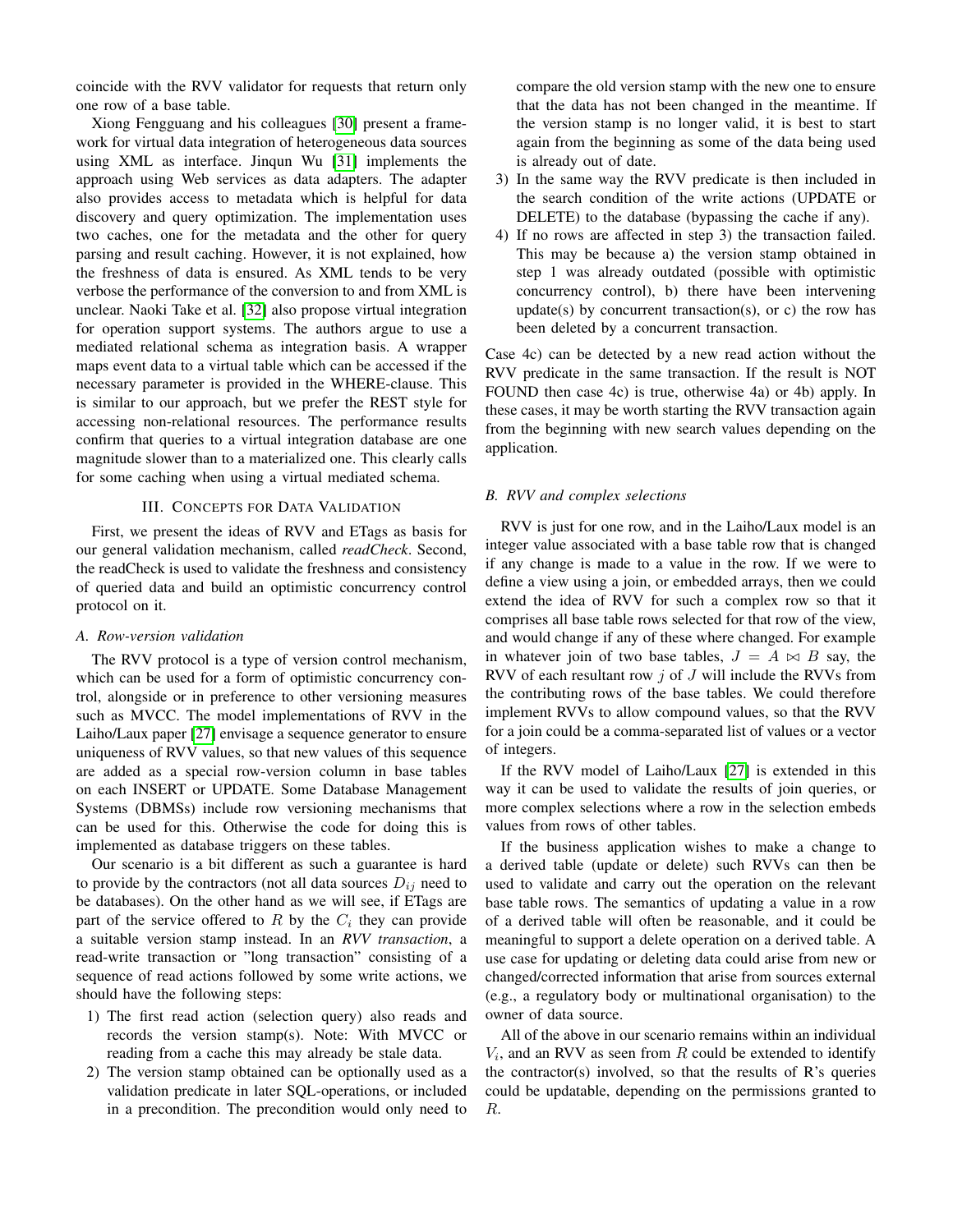#### *C. ETags as version stamps*

As not all data sources are databases or have SQL interfaces, another mechanism is needed to avoid stale data. Fielding and Reschke propose in RFC 7232 [\[17\]](#page-6-14) a header field in an HTTP request, called *ETag*. This ETag should serve as a validator for the freshness of data. An Etag should be returned for any GET request for a Web resource, possibly returning a lot of data. If we generalise its use to arbitrary queries, we would like the ETag validator to confirm that the results obtained for the query are still valid. In fact, ETags can be used in subsequent requests as preconditions; that is, if a requested ETag is no longer valid, the server should reply according to the HTTP protocol with "412 Precondition failed". Thus, the ETag protocol has useful similarities with the RVV protocol above. If the GET is a REST request in our scenario, in general the data returned will be related or linked in some way but will not in general come from a single row or base table, but the ETag will be effectively a version stamp for the returned data. Moreover, if the returned data is for a single row in a base table (or more complex selection as above), then the RVV if available can be used as ETag for the result.

In our scenario, we consider particular sorts of selection and aggregation queries that combine data gathered from the  $V_i$ , and if REST is used we can hope to have an ETag  $e_i$  from each one that contributes data. This will give  $R$  a version stamp  $\vec{e}$  for the overall selection or aggregation, by combining the contributing ETags in some suitable way, from which we can extract any required  $e_i$  by string manipulation.

Where aggregation occurs it is not really practical or desirable for validators to identify all of the rows that contributed to the result. But we would like the ETag to let us discover whether the base tables involved have been modified since our results were computed, by extending it to indicate the extent of information read (e.g., tables, or specific rows if practicable) and for each table the most recent version stamp of the rows accessed.

For performance reasons the ETag could be applied to a hierarchical data structure, beginning on the detail level of a data element and propagating up to the top level of a database. So if a query request is executed and the result has been previously cached, it is sufficient to ask the underlying data source to test if the ETag of the requested aggregate has changed since the last time. If there was no change, the last result is still valid. If the query involves multiple sources and only some have changed, it is possible to build the new result by refreshing only the changed values in the cache.

With this framework, we can specify a Versioned REST protocol for our scenario analogous to the one described in [III-A.](#page-2-1) In the four-step protocol it is only necessary to replace a query with a GET-request and the RVV with the ETag validator.

#### <span id="page-3-1"></span>*D. Management of distributed transactions using readCheck*

It is possible to extend ETag and RVV concepts to implement "long transactions" for the virtual integration scenario and call it *readCheck*. The readCheck needs to include in

addition to the ETag or RVV value a unique transaction identifier (server, database, timestamp, taNo). It is then possible to use the readCheck validator in a similar way as the RVV to provide an optimistic concurrency protocol. We only need to arrange that readChecks are remembered in intermediate results for any rows that have come from other servers and such validators can be accumulated for checking at commit time. For simple transactions, where all write actions are delayed to the commit stage of the transaction, the readCheck can be used to guarantee ACID behaviour. We note that some database management systems offer snapshot isolation for transactions, thus effectively delaying all changes to the database to follow the commit process.

The validation machinery requires the following steps:

- 1) readCheck information is accumulated by the contractor for all queries Q that are part of the transaction. With proxies (or caching) the values read may already be stale.
- 2) At any stage, the sequence of queries Q belonging to a transaction can be decomposed to  $Q_i$  and sent to the respective databases (bypassing proxies or caches) to check that  $\vec{r}(Q)$  is still correct. If not, the data held by the contractor is stale and the transaction will not be able to commit.
- 3) The write action and implied commit needs to be sent to the database itself (bypassing proxies or caches) accompanied by the list of readCheck data. If all readCheck data is still valid the write action is performed. The database is only locked while the serialization condition is checked.

It is recommended that the contractor should receive updated readCheck data for the state after the transaction commits.

Assuming all the contractors have a way of rolling back aborted transactions (better than taking a backup beforehand), the readCheck mechanism would support the use of an optimistic two-phase commit (2PC) protocol suitable for distributed transactions. This can be realized as follows:

- Any serialization conflict will be detected if the read-Check has changed since the start of the transaction. As no changes to the database has be executed, the transaction can simply be aborted.
- If no conflict was detected the 2PC is executed. If all participating data sources agree, the write phase is entered otherwise the transaction is aborted (no writes will take place).

If during the write phase an error occurs, the affected data source must nevertheless guaranty that the write will be executed after the error is removed. This completes the 2PC protocol.

# <span id="page-3-0"></span>IV. IMPLEMENTATION OF THE READCHECK MECHANISM

As a slight generalisation of the Laiho/Laux concept of RVV, let us suppose that we have to hand a database implementation in which the transaction serialisation mechanism provides a monotonically increasing integer identifier  $r(d)$  that it attaches as the RVV for any affected base table row  $d$ , and define  $r(T)$  as the integer identifying the most recent change to table T.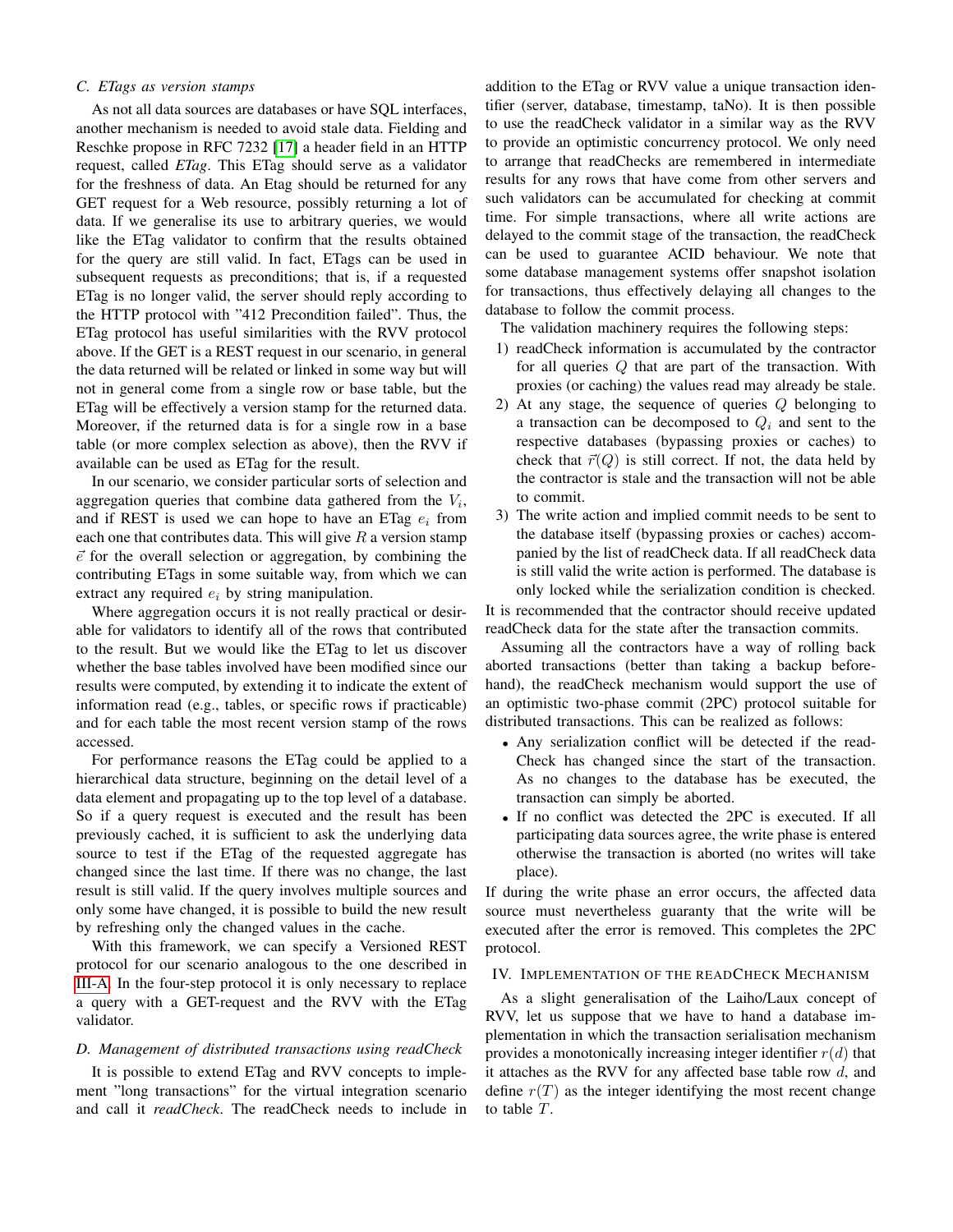Then, for any query Q on a single database, the readCheck  $\vec{r}(Q)$  is a list or vector of integers defined recursively as follows:

- 1) if  $Q$  selects only a single row  $d$  from a base table by specifying a key value k, then  $\vec{r}(Q) := (r(d))$ . (Example: singleton query for Table  $T_1$ , see Figure [2\)](#page-4-0)
- 2) if Q selects specific rows  $d_1, \ldots, d_n$  from a base table, by specifying key values  $k_1,..k_n$ , then  $\vec{r}(Q)$  =  $(r(d_1), ..., r(d_n)).$
- 3) if Q selects a single row d from a join of base tables  $T_1, ..., T_n$  by specifying key values, where d is constructed from rows  $d_1$  in  $T_1$ ,  $d_2$  in  $T_2$  etc., then  $\vec{r}(Q) = (r(d_1), \dots, r(d_n)).$
- 4) if Q selects some other set of rows, or all rows, from a base table T, then  $\vec{r}(Q) := (r(T))$  i.e., a vector containing a single integer identifying the most recent change to table T. (Example: predicate query for Table  $T_2$ , see Figure [2\)](#page-4-0)
- 5) if  $Q$  is a join, merge, union etc. of queries  $Q_1$  and  $Q_2$ , then  $\vec{r}(Q) := \vec{r}(Q_1) \times \vec{r}(Q_2)$  (Example: Q query decomposition by rewrite on Views  $V_i$ , see Figure [2\)](#page-4-0)
- 6) if  $Q$  is the result of aggregation or other SQL operation on previous results from another query  $Q'$ , then  $\vec{r}(Q)$  =  $\vec{r}(Q')$ , since the data for Q is no fresher than the data in  $Q^{\prime}$ .

The specific key values mentioned in 2) above must be explicit at the outermost level of Q, and not computed as part of the evaluation. This will allow efficient re-computation of Q as there is no need to perform a full evaluation of the query. Only those rows have to be retrieved that have changed its values since the last result caching. Then, a sufficient condition for the results of Q to be unchanged is that  $\vec{r}(Q)$  is unchanged.

We note in passing that the calculation of  $\vec{r}(Q)$  for a given query is very efficient. This is obvious because the readCheck vector has only a small dimension because of conditions 2) and 3). If a large set of rows or unknown data sets are selected, the readCheck value of the table is used.

This definition can be adapted for a multi-database query by creating a string representation combining the name of each contributing database with a string version  $s(Q)$  of  $\vec{r}(Q)$ (provided that the database agent is required to generate equal strings  $s(Q)$  for equal  $\vec{r}(Q)$ ). Such a combined string can then be used as an ETag validator for the associated HTTP request as described above.

This readCheck mechanism has been implemented as proofof-concept using the Pyrrho [\[33\]](#page-7-7) DBMS. This DBMS is built as a relational database on the .NET framework with pure optimistic concurrency control. It has been rigorously developed to deliver serializable transactions providing full ACID properties and support most of the SQL 2011 syntax. Its API allows application data models based on versioned objects. Each versioned value contains a readCheck string and updates to versioned objects use PUT, POST and DELETE operations similar to a REST service.



<span id="page-4-0"></span>Fig. 2. A general query scenario collecting data from multiple data providers

#### *A. Query Scenario with ReadCheck*

In order to illustrate the virtual integration and the use of the readCheck mechanism lets assume a distributed query Q issued by  $R$  against the Global View  $V$ .

As in Figure [2](#page-4-0) the query  $Q$  is rewritten according to the Views  $V_i$  and each decomposed query  $Q_i$  is executed by the respective contractor  $C_i$ . It is the contractor's responsibility to provide the readCheck vector for the query result.

For example,  $C_1$  executes  $Q_1$  and computes  $\vec{r}(Q_1)$  =  $(r(d), r(T))$  where  $r(d)$  will be just the RVV value for the selected row d of table  $T_1$  and  $r(T_2)$  is the RVV value of the row that was last changed in  $T_2$ . The reason for using this value is that the select with predicate could comprise too many rows to include all its RVV efficiently in the readCheck vector.

The price for this implementation is that it might happen that the predicate query for table  $T_2$  is unnecessarily re-executed when the original query  $Q$  is issued again. This happens if a row in table  $T_2$  has been changed that is not included in the query predicate. This "false positive" could be avoided if the readCheck only considers rows meeting the predicate. The down side of such an approach would be that the RVV of all rows included in the query must be remembered along with the readCheck value. Nevertheless, it is the responsibility of the  $C_i$  to determine how to calculate the readCheck validator. In fact, the underlying data sources might not be relational nor provide an RVV. So the contractor would need to establish its own readCheck mechanism in accordance with the definition above.

Depending on the API the results  $res(Q_i)$  are delivered to R in a GET-response or as SOL result set. Finally  $R$  assembles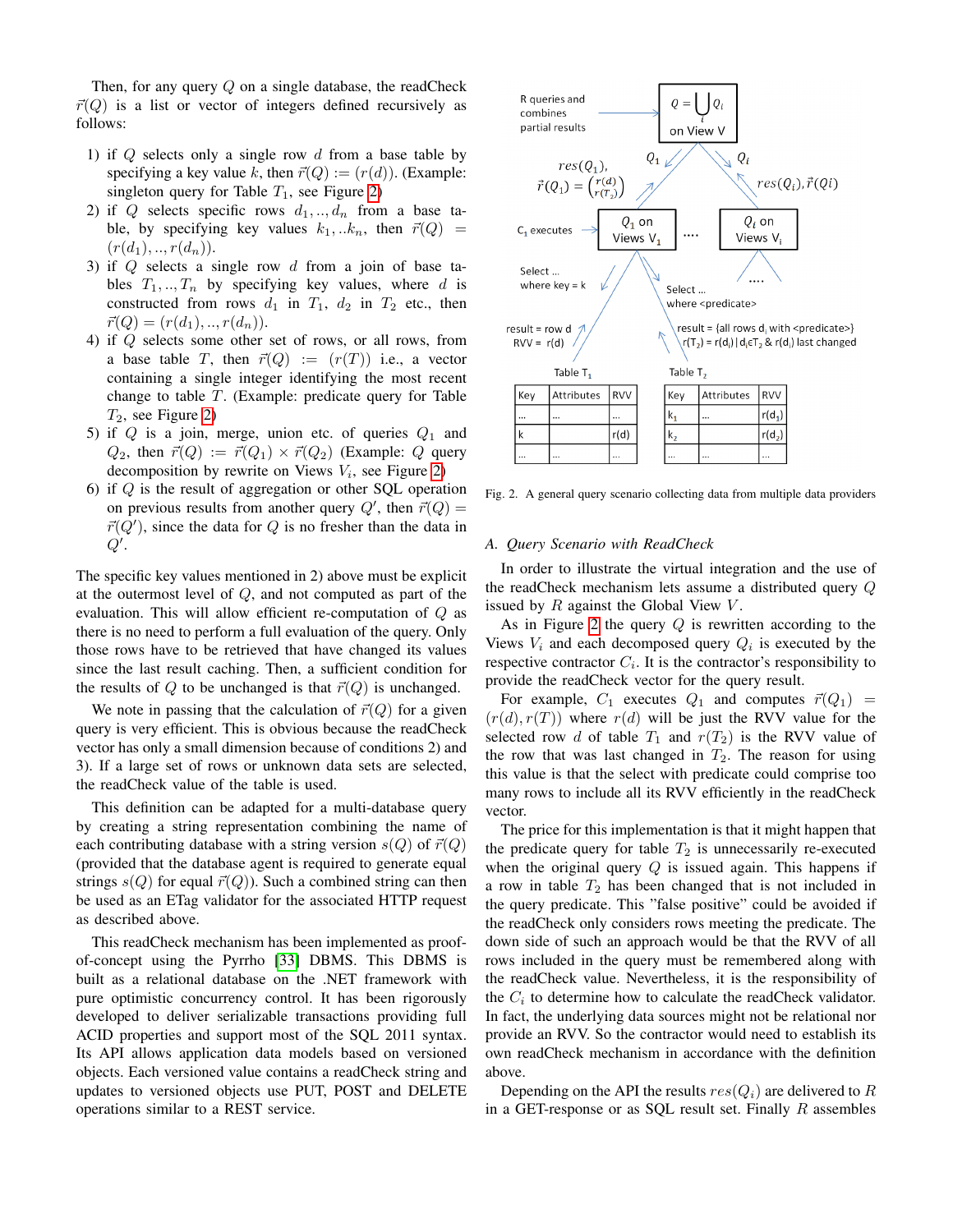(e.g., joins, union, etc.) the partial results according to the global view  $V$ .

#### <span id="page-5-0"></span>*B. Global schema design*

Any data warehousing system needs a mechanism for creating a global schema. For our experiments we used a schema extension for integrating REST Views into a database schema. The BNF-schema definition has therefore been extended to include REST views into a database in the following way: (The . . . represent the former DDL syntax of Pyrrho that is not shown for simplicity. The SQL syntax for Pyrrho can be found in Chapter 7 of [\[33\]](#page-7-7))

ViewDefinition := . . . | CREATE VIEW [ ViewSpecification] id AS GET {Metadata} .

Metadata  $:= \ldots$  | string.

ViewSpecification :=  $\dots$  | OF '(' TableClause [',' Table-Clause]')' [UriType] .

UriType :=  $[Abbrev_id]'^{\sim}$  (  $[Namespace_id]'$  :' id | uri ) . We pick up the example from the introduction to illustrate this syntax and implement it as follows:

/\* C1: Hospital DB \*/

create table D (ID int(11) NOT NULL, name varchar(45), rCode int, birthdate datetime, admission datetime, diagnosis varchar(45), treatment varchar(45), PRIMARY KEY (ID));

insert into D values (1, 'Joe Soap', 2, date'2003-04-12', date'2014-09-20', 'Ebola', 'IV fluid, electrolytes'), (2, 'Milly Soap', 2, date'2007-10-12', date'2014-10-06', 'Ebola', 'IV fluid, electrolytes'), (3, 'Betty Boop', 1, date'1996-10-12', date'2014-10-06', 'bacterial infection', 'antibiotics'), (4, 'John Bell', 3, date'2009-11-14', date'2014-09-10', 'Ebola', 'electrolytes'), (5,'Benny Hall', 2, date'2007-10-10', date'2014-10-06', 'Ebola', 'IV fluid, electrolytes');

create view E as select rCode, extract(year from (admission-birthdate)) as age, admission, diagnosis, treatment, count(\*) as patients from D group by rCode, age, admission, diagnosis, treatment;

```
/* C2: Statistics DB */
```
create table H (rCode int NOT NULL, location varchar(45), inhabitants int, under10 int, 10to20 int, 20to30 int, over30 int, lastUpdated datetime, PRIMARY KEY (rCode));

insert into H values (1,'Central Freetown',300000, 80000, 75000, 65000, 80000, date'2014-10-20'), (2,'East End Freetown',500000, 150000, 120000, 100000, 130000, date'2014-10-20'), (3,'West End Freetown',200000, 50000, 40000, 40000, 120000, date'2014-10-20');

create view K as select rCode, location, inhabitants, under10, lastUpdated from H;

/\* Requester Schema \*/

create view V1 of (rCode int, age int, admissionDate date, diagnosis char, treatment char, patients int) as get ['http://servD1:8180/Hospital/Hospital/E'](http://servD1:8180/Hospital/Hospital/E);

create view V2 of (rCode int, location char, inhabitants int, under10 int, lastUpdated date) as get ['http://servD2:8180/Statistics/Statistics/K'](http://servD2:8180/Statistics/Statistics/K);

create view V as select  $*$  from V1 natural join V2;

The view definitions of V1, V2 and V here do not copy data from database  $D_{11}$  or  $D_{21}$ ; the REST Views V1 and V2 are defined using a URL metadata string for the servers hosting the databases. But  $R$  can obtain values from C1 and C2 using RESTful operations.

For instance a) the percentage of young Ebola patients under 10 years of age or b) the total number of treated patients by quarters (of Freetown) and diagnosis can be analysed.

select location, diagnosis, patients/under10)\*100 as percentage from V where age  $< 10$ ;

The result of this query is given in Figure [3.](#page-6-23) The RVV and readCheck information for each row of the result table are provided by the Pyrrho database. Activating the -v flag prints these information on the right of the result table. So the first row of the join has an RVV of "Statistics:578:474". This is the concatenation of the RVV Statistics table H, log position 578 (location "East End Freetown") from transaction 474 and the Hospital contribution to this row (which is blank because of aggregation). The result of the above query is produced from the view V which results from two REST GET operations that produce two ETags and one RVV. ETag "Hospital|1109|[76-0]" says that the transaction log position was 1109 and any change to table 76 (table D) will invalidate the data. The second REST operation on view K produces RVV "Statistics:490:474" because it returns a single row from the same transaction 474 (location "East End Freetown" ) and the ETag "Statistics|831|[78-0]" with log position 831 and table 78 (table H).

Pyrrho's open-source implementation of the REST view automatically makes V2 an updatable view provided V2 has the necessary permissions on the Statistics DB (owner C2) and generates PUT, POST and DELETE operations on H that result from updates on the view K resp. V2. These operations can be used to curate the data, e.g. with:

```
update V set inhabitants = 199000, under10 = 49000
where rCode = 3;
and
```
delete from V2 where  $rCode = 5$ ;

In real situations, things would not always be so simple, and column renaming and conversion between types and structures would result in a more complex definition of the view V. It seems to us that the REST View concept could be made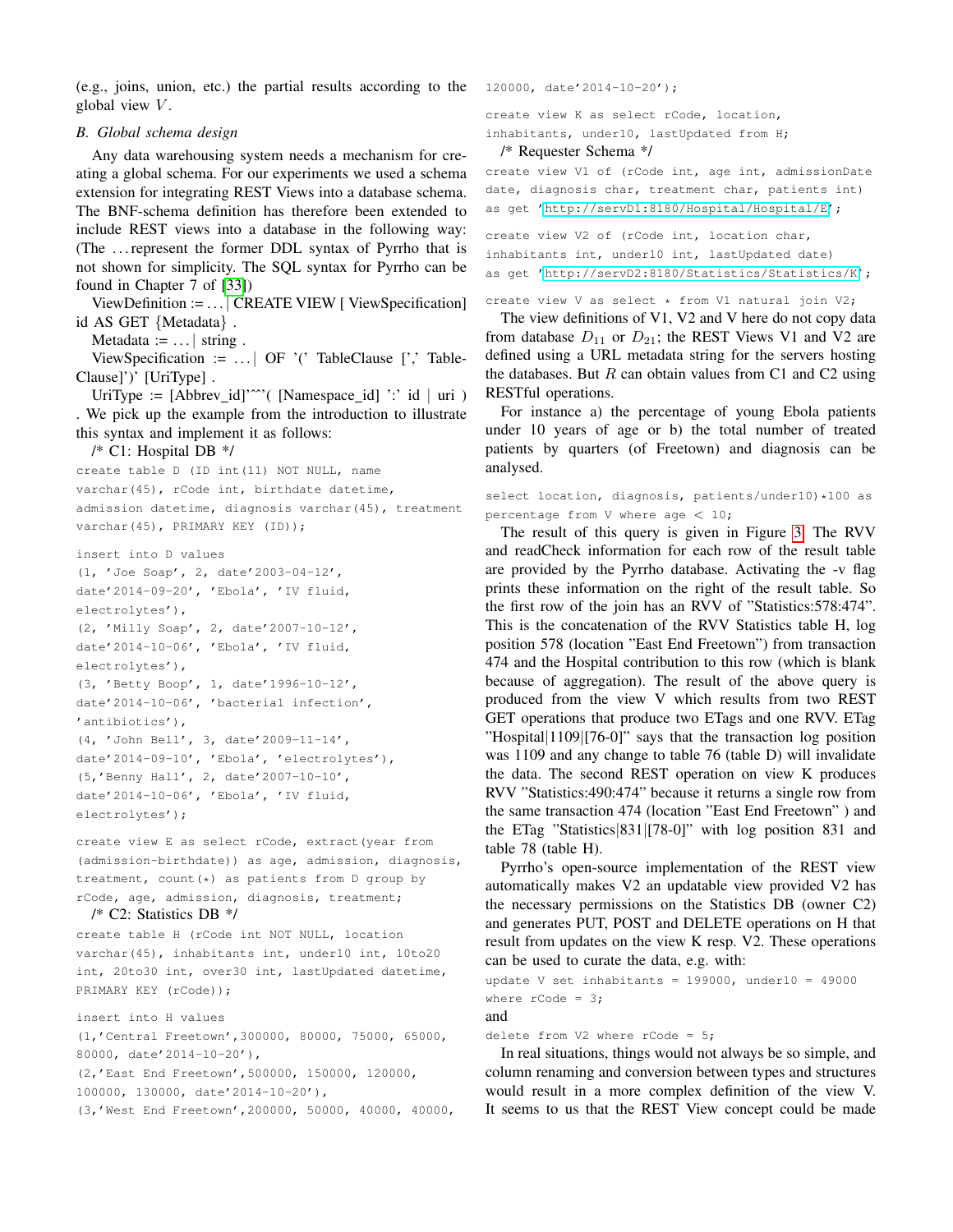| <b>LOCATION</b>           | <b>DIAGNOSIS PERCENTAGE</b> |                                                                                                       |
|---------------------------|-----------------------------|-------------------------------------------------------------------------------------------------------|
|                           |                             |                                                                                                       |
| llEast End FreetownlEbola |                             | 0.001333333333333  Statistics:578:474 ;;Hospital 1109 [76-0];Statistics:490:474;Statistics 831 [78-0] |
| West End Freetown Ebola   |                             | 0.001999999999999 Statistics:667:474;Hospital 1109 [76-0];Statistics:490:474;Statistics 831 [78-0]    |
|                           |                             |                                                                                                       |
| SQL>                      |                             |                                                                                                       |

<span id="page-6-23"></span>Fig. 3. Results from the queries of the example scenario

interoperable, as B does not need to understand the structure or implementation of A's readCheck string, and only requires the property that  $s(Q)$  is unchanged if the values read during evaluation of query Q are unchanged.

# V. CONCLUSION AND FUTURE WORK

This paper presents the beginnings of a formalism and practical strategy to manage Big Live Data. We show that such a virtual DWH can be based on the REST architecture using a mechanism similar to RFC7232 ETags or row version validators to ensure up-to-date and verifiable results. With the help of readCheck an optimistic concurrency mechanism can be implemented to support distributed transaction processing. Such a contract would be subject to alteration (e.g., a change in contractual responsibility) and readCheck would help to underpin a secure mechanism for managing such a change as described in [III-D.](#page-3-1)

The readCheck mechanism can be implemented efficiently and be further used to optimise query processing so that only changed data sets need to be re-queried and combined with previous results. Our pilot implementation of these ideas using the Pyrrho database and complex views shows the applicability of the concept.

The data transformation from  $V_i$  to V assumes no data conflict and at present is manually defined but we plan to use metadata to support the data transformation and global schema design. Another point for future work is data curation and making data provenance transparent to the requester of a query.

#### **REFERENCES**

- <span id="page-6-0"></span>[1] W. H. Inmon, *Building the Data Warehouse*,  $4^{th}$  ed., John Wiley & Sons, pp 49-50, 2005.
- <span id="page-6-1"></span>[2] M. Jarke, M. Lenzerini, Y. Vassiliou, and P. Vassiliadis, *Fundamentals of Data Warehouses*, 2 nd ed., Springer, 2003.
- <span id="page-6-2"></span>[3] M. Bouzeghoub, F. Fabret, and M. Matulovic, "Modeling Data Warehouse Refreshment Process as a Workflow Application", In Proceedings of the International Workshop on Design and Management of Data Warehouses (DMDW'99), Heidelberg, Germany, pp. 6/1 - 6/11, 1999.
- [4] P. Vassiliadis, A. Simitsis, and S. Skiadopoulos, "Conceptual modeling for ETL processes", In Proceedings of the  $5<sup>th</sup>$  ACM international workshop on Data Warehousing and OLAP (DOLAP 2002), pp. 14-21, 2002.
- [5] A. Simitsis, "Mapping conceptual to logical models for ETL processes", In Proceedings of the  $8^{th}$  ACM international workshop on Data warehousing and OLAP (DOLAP 2005), pp. 67-76, 2005.
- <span id="page-6-3"></span>[6] A. Karakasidis, P. Vassiliadis, and E. Pitoura, "ETL queues for active data warehousing", In Proceedings of the  $2^{nd}$  international workshop on Information quality in information systems (IQIS 2005), pp. 28-39, 2005.
- <span id="page-6-4"></span>[7] M. V. Mannino and W. Effelsberg, "Matching Techniques in Global Schema Design", In Proceedings of the First International Conference on Data Engineering (ICDE 1984), Los Angeles, California, pp. 418- 425, 1984.
- <span id="page-6-5"></span>[8] F. Put, "Schema Translation during Design and Integration of Databases", In Proceedings of the  $9^{\bar{t}h}$  International Conference on Entity-Relationship Approach (ER 1990), Lausanne, Switzerland, pp. 431-453, 1990.
- <span id="page-6-6"></span>[9] S. B. Navathe, T. Sashidhar, and R. Elmasri, "Relationship Merging in Schema Integration", VLDB 1984, pp. 78-90, 1984.
- <span id="page-6-7"></span>[10] R. Kimbal, L. Reeves, M. Ross, and W. Thornthwaite, *The Data Warehouse Lifecycle Toolkit: Expert Methods for Designing, Developing, and Deploying Data Warehouses*, John Wiley & Sons, February 1998.
- <span id="page-6-8"></span>[11] R. Srinivasan, C. Liang, and K. Ramamritham, "Maintaining Temporal Coherency of Virtual Data Warehouses", In Proceedings of the 19<sup>th</sup> IEEE Real-Time Systems Symposium (RTSS 1998), Madrid, Spain, pp. 60-70, 1998.
- <span id="page-6-9"></span>[12] M. Gorawski and R. Malczok, "Distributed Spatial Data Warehouse Indexed with Virtual Memory Aggregation Tree",  $2^{nd}$  International Workshop STDBM'04, Toronto, Canada, pp. 25-32, 2004.
- <span id="page-6-10"></span>[13] O. N. Myronovych and Y. E. Boreisha, "Web Services-Based Virtual Data Warehouse as an Integration and ETL Tool", In Proceedings of The 2005 International Symposium on Web Services and Applications (ISWS 2005), Las Vegas, Nevada, USA, pp. 52-58, 2005.
- <span id="page-6-11"></span>[14] A. Doan, A. Halevy, and Z. Ives, *Principles of Data Integration*, Morgan Kaufmann, Elsevier, 2012, ISBN: 978-0-12-416044-6.
- <span id="page-6-12"></span>[15] R. T. Fielding, *Architectural Styles and the Design of Network-based Software Architectures* (Ph.D.). University of California, Irvine, 2000.
- <span id="page-6-13"></span>[16] R. T. Fielding et al., "Hypertext Transfer Protocol - HTTP/1.1", RFC 2616, IETF, 1999, URL: https://datatracker.ietf.org/doc/rfc2616/ [last accessed: 2017-01-18].
- <span id="page-6-14"></span>[17] R. T. Fielding and J. Reschke (eds), "Hypertext Transfer protocol (HTTP/1.1): Conditional Requests", RFC 7232, IETF, 2014, URL: https://datatracker.ietf.org/doc/rfc7232/ [last accessed: 2017-01-18].
- <span id="page-6-15"></span>[18] P. Marques and O. Belo, "Adaptive OLAP Caching - Towards a better quality of service in analytical systems", The  $2^{\bar{n}d}$  International Conference on Business Intelligence and Technology (BUSTECH 2012), Nice, France, pp. 42-47, 2012.
- <span id="page-6-16"></span>[19] F. Perez-Sorrosal, M. Patiño-Martinez, R. Jimenez-Peris, and B. Kemme, "Consistent and Scalable Cache Replication for Multi-Tier J2EE Applications", in Proceedings R. Cerqueira and R. H. Campbell (eds), Middleware 2007, ACM/IFIP/USENIX  $8^{th}$  International Middleware Conference, pp. 328-347, 2007, Lecture Notes in Computer Science, vol. 4834, Springer 2007, ISBN: 978-3-540-76777-0.
- <span id="page-6-17"></span>[20] M. Bilal and S.-G. Kang, "A Cache Management Scheme for Efficient Content Eviction and Replication in Cache Networks", IEEE Access, Vol. 5, pp. 1692-1701, 2017, DOI: 10.1109/ACCESS.2017.2669344.
- <span id="page-6-18"></span>[21] C. Viana-Ferreira, L. S. Ribeiro, S. Matos, and C. Costa, "Pattern recognition for cache management in distributed medical imaging environments", Int. J. Computer Assisted Radiology and Surgery 11(2): 327-336 (2016)
- <span id="page-6-19"></span>[22] S. Müller, R. Diestelkämper, and H. Plattner, "Cache Management for Aggregates in Columnar In-Memory Databases", The  $6^{th}$  International Conference on Advances in Databases, Knowledge, and Data Applications (DBKDA 2014), Chamonix, France, pp. 139-147, 2014.
- <span id="page-6-20"></span>[23] Q. Luo et al., "Middle-tier database caching for e-business", in M. J. Franklin, B. Moon, and A. Ailamaki (eds), Proceedings of the ACM SIGMOD International Conference on Management of Data, pp. 600- 611, 2002.
- <span id="page-6-21"></span>[24] P. A. Bernstein, A. Fekete, H. Guo, R. Ramakrishnan, and P. Tamma, "Relaxed-currency serializability for middle-tier caching and replication", in S. Chaudhuri, V. Hristidis, and N. Polyzotis (eds), Proceedings of the ACM SIGMOD International Conference on Management of Data Conference, pp. 599-610, 2006.
- <span id="page-6-22"></span>[25] S. Ghandeharizadeh and J. Yap, "Cache augmented database management systems", Proceedings of the  $3^{rd}$  ACM SIGMOD Workshop on